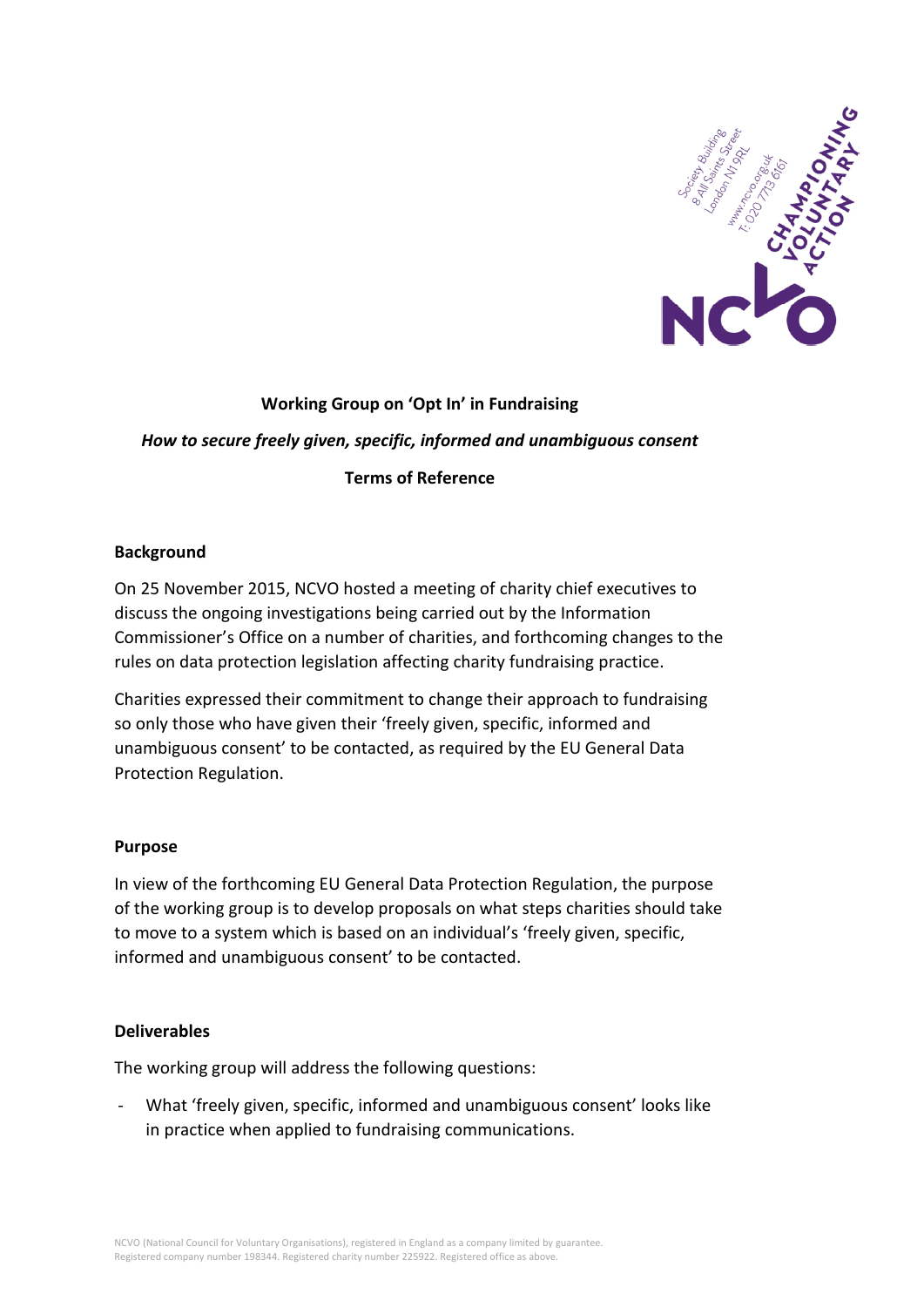- What practical arrangements are required to achieve a system whereby all fundraising communications are directed only to individuals who have given free, specific, informed and unambiguous consent.
- What are reasonable transitional arrangements.
- What is a reasonable timeframe.

#### **Scope**

The proposals will apply to fundraising communications carried out by electronic communications, such as:

- telephone (live calls and automated calls);
- text messages;
- email;
- fax.

The working group will also consider fundraising communications sent by post, and how these could be based on 'freely given, specific, informed and unambiguous consent'.

#### **Timetable**

The working group will develop its proposals with a view that the EU General Data Protection Regulation will be implemented at the end of 2017.

#### **Resourcing**

NCVO will provide the secretariat for the Working Group.

The Group will receive initial financial support from NCVO. A request for additional financial contributions will be made to relevant charities.

#### **Meetings**

Occurrence of meetings and other working arrangements will be agreed by the chair and the secretariat.

#### **Working Group Membership**

The Working Group will be chaired by Michael Adamson, chief executive of the British Red Cross.